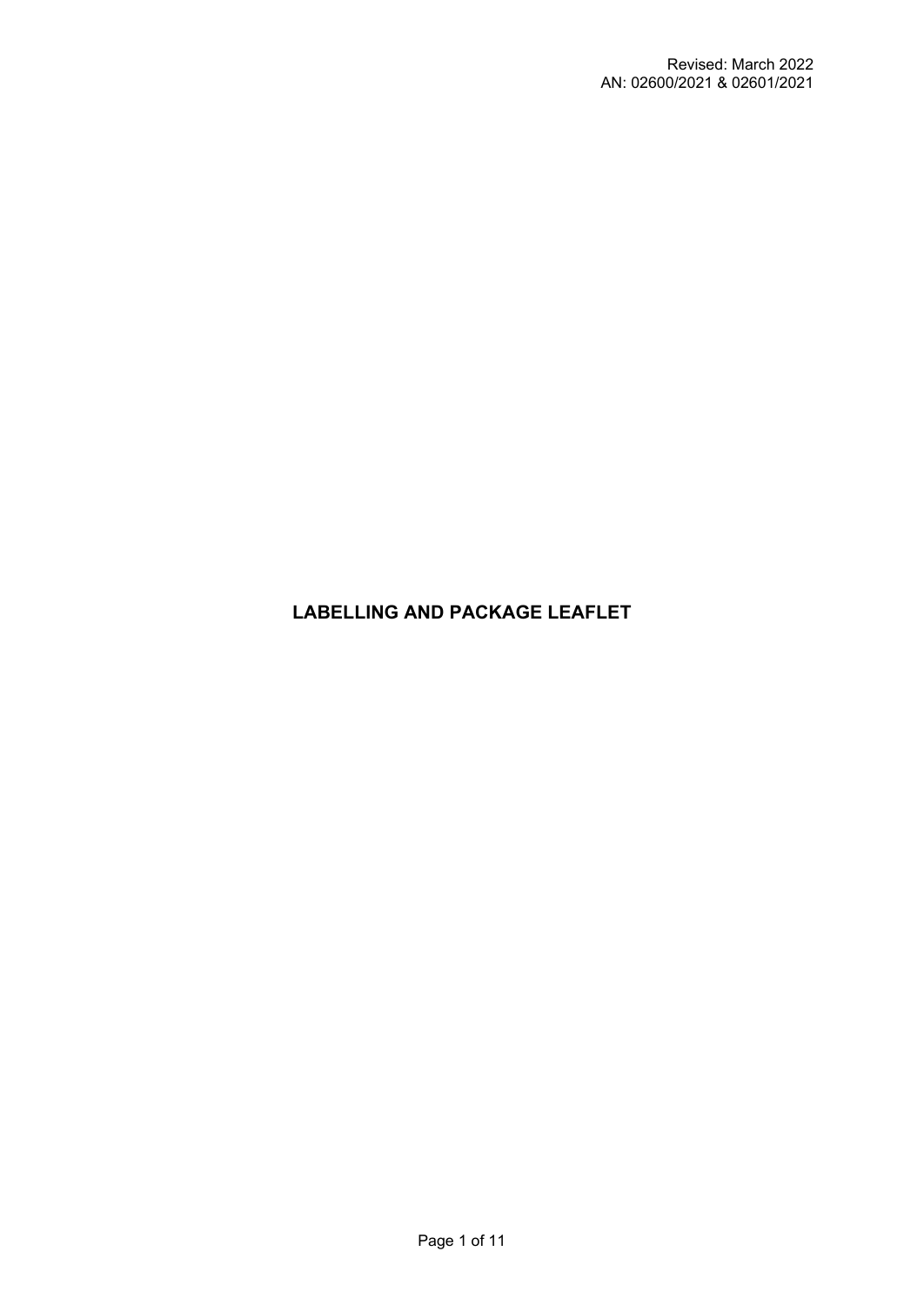# **A. LABELLING**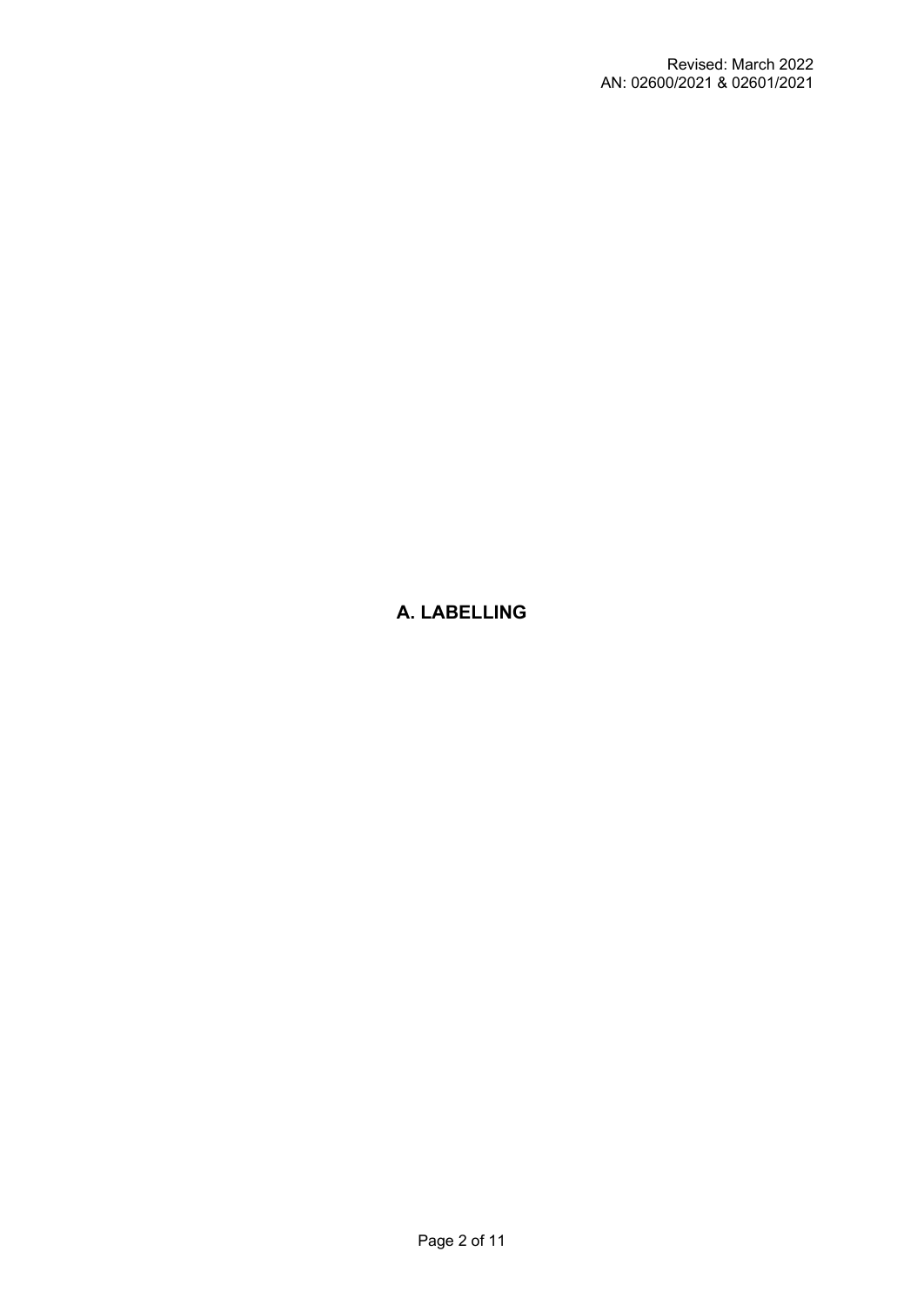**PARTICULARS TO APPEAR ON THE OUTER PACKAGE**

# **OUTER BOX**

## **1. NAME OF THE VETERINARY MEDICINAL PRODUCT**

KELACTIN 50 microgram/ml oral solution for dogs and cats

## **2. STATEMENT OF ACTIVE AND OTHER SUBSTANCES**

cabergoline 50 microgram/ml

#### **3. PHARMACEUTICAL FORM**

Oral solution

#### **4. PACKAGE SIZE**

7 ml 15 ml 24 ml

#### **5. TARGET SPECIES**

Dog and cat

#### **6. INDICATION**

Read the package leaflet before use.

## **7. METHOD AND ROUTE OF ADMINISTRATION**

Read the package leaflet before use.

#### **8. WITHDRAWAL PERIOD**

#### **9. SPECIAL WARNINGS, IF NECESSARY**

Do not leave unattended filled syringes in presence of children. Read the package leaflet before use.

#### **10. EXPIRY DATE**

EXP : Shelf life after first opening: 14 days. Once opened, use by…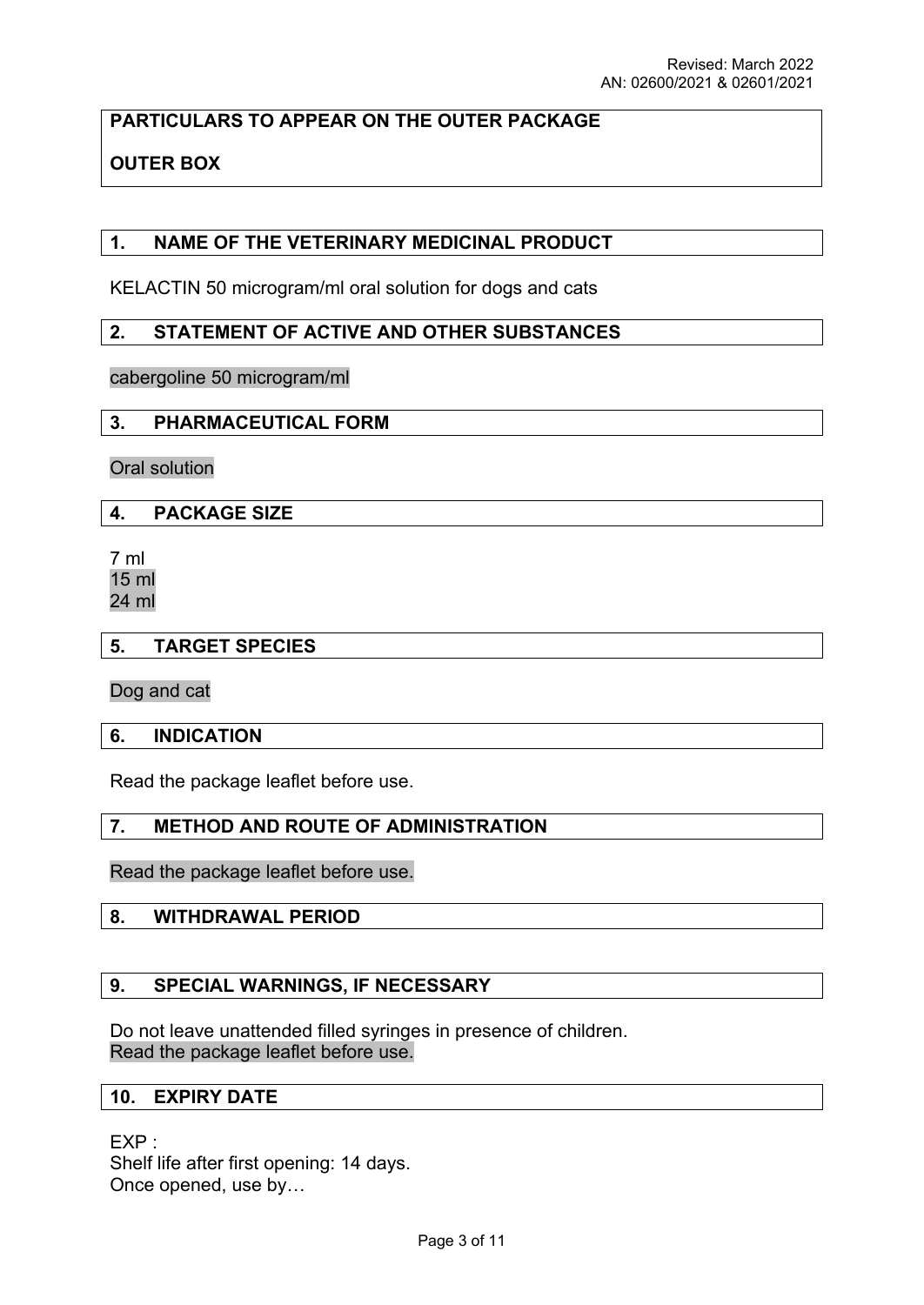## **11. SPECIAL STORAGE CONDITIONS**

As packaged for sale: store in a refrigerator (2°C - 8°C). After first opening: store below 25°C. Store in upright position. Keep the vial tightly closed in the outer carton in order to protect from light. Do not freeze.

#### **12. SPECIAL PRECAUTIONS FOR THE DISPOSAL OF UNUSED PRODUCTS OR WASTE MATERIALS, IF ANY**

Disposal: read package leaflet.

#### **13. THE WORDS "FOR ANIMAL TREATMENT ONLY" AND CONDITIONS OR RESTRICTIONS REGARDING SUPPLY AND USE, IF APPLICABLE**

For animal treatment only.

To be supplied only on veterinary prescription.

#### **14. THE WORDS "KEEP OUT OF THE SIGHT AND REACH OF CHILDREN"**

Keep out of the sight and reach of children.

#### **15. NAME AND ADDRESS OF THE MARKETING AUTHORISATION HOLDER**

Veyx-Pharma GmbH Söhrenweg 6 34639 Schwarzenborn Germany

#### **16. MARKETING AUTHORISATION NUMBER(S)**

Vm 27569/4008

#### **17. MANUFACTURER'S BATCH NUMBER**

Lot: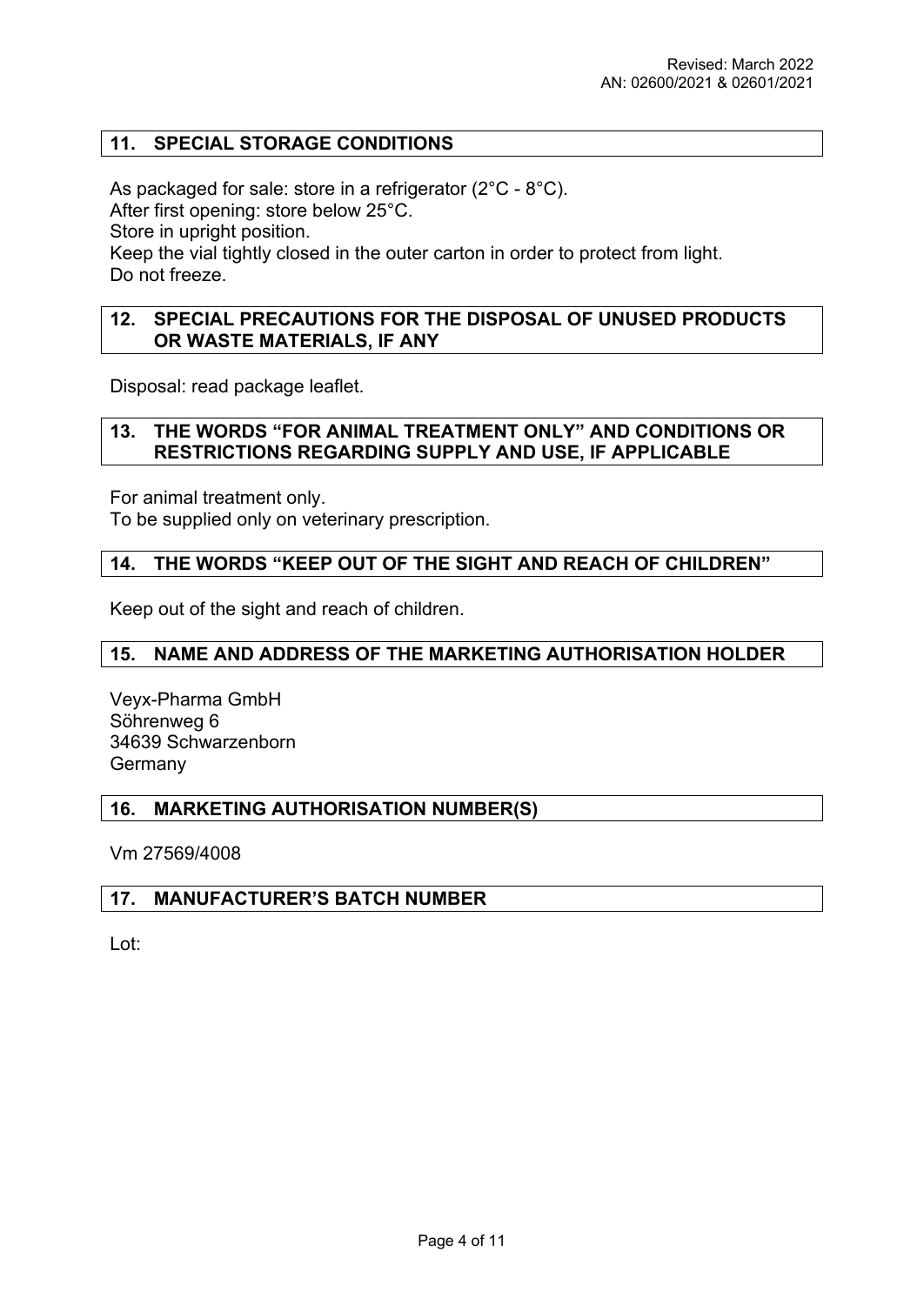# **MINIMUM PARTICULARS TO APPEAR ON SMALL IMMEDIATE PACKAGING UNITS**

# **LABEL**

# **1. NAME OF THE VETERINARY MEDICINAL PRODUCT**

KELACTIN 50 microgram/ml oral solution for dogs and cats

## **2. QUANTITY OF THE ACTIVE SUBSTANCE**

cabergoline 50 microgram/ml

# **3. CONTENTS BY WEIGHT, BY VOLUME OR BY NUMBER OF DOSES**

7 ml 15 ml 24 ml

# **4. ROUTEOF ADMINISTRATION**

Oral administration.

## **5. WITHDRAWAL PERIOD**

## **6. BATCH NUMBER**

Lot:

## **7. EXPIRY DATE**

EXP:

## **8. THE WORDS "FOR ANIMAL TREATMENT ONLY"**

For animal treatment only.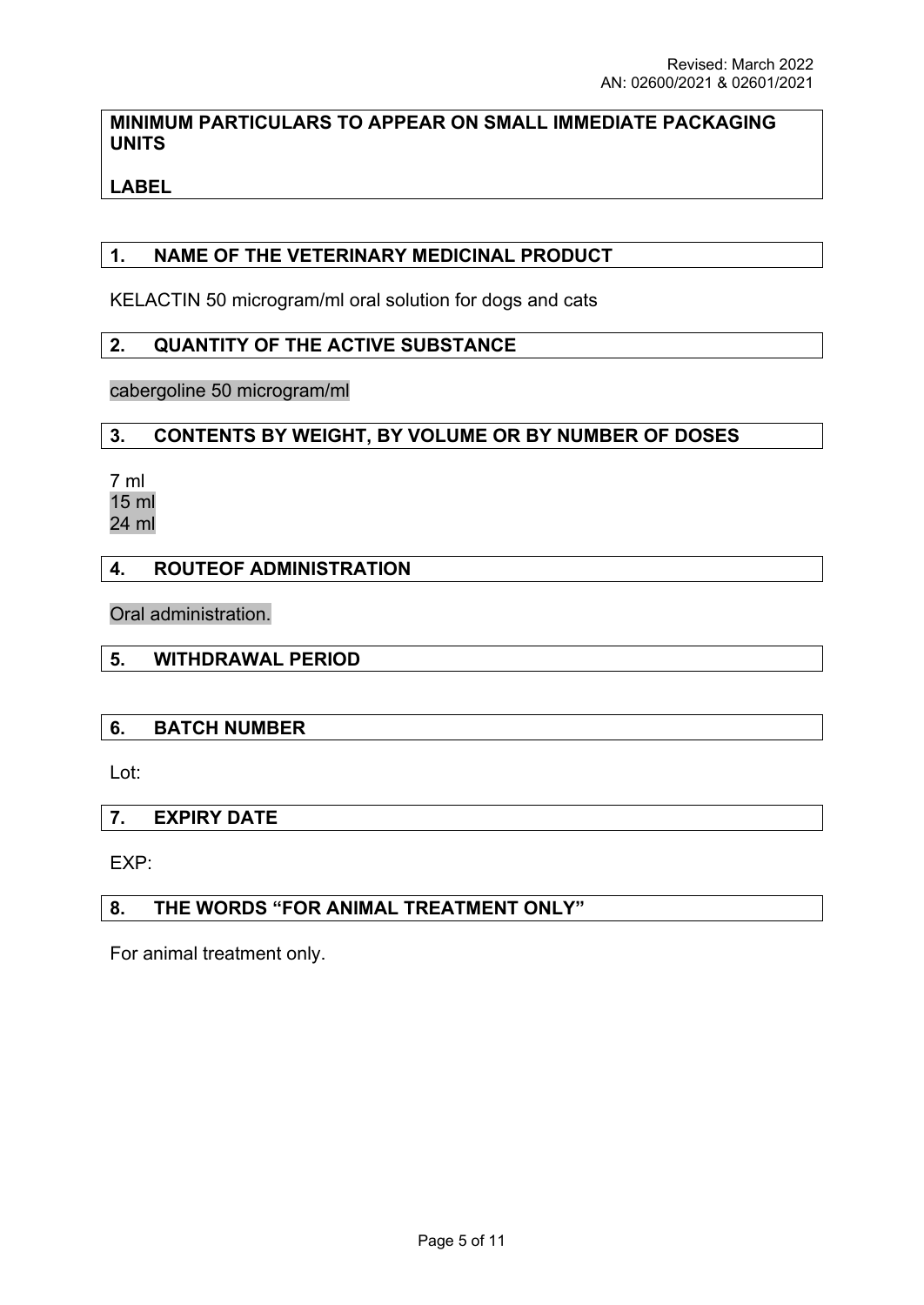# **B. PACKAGE LEAFLET**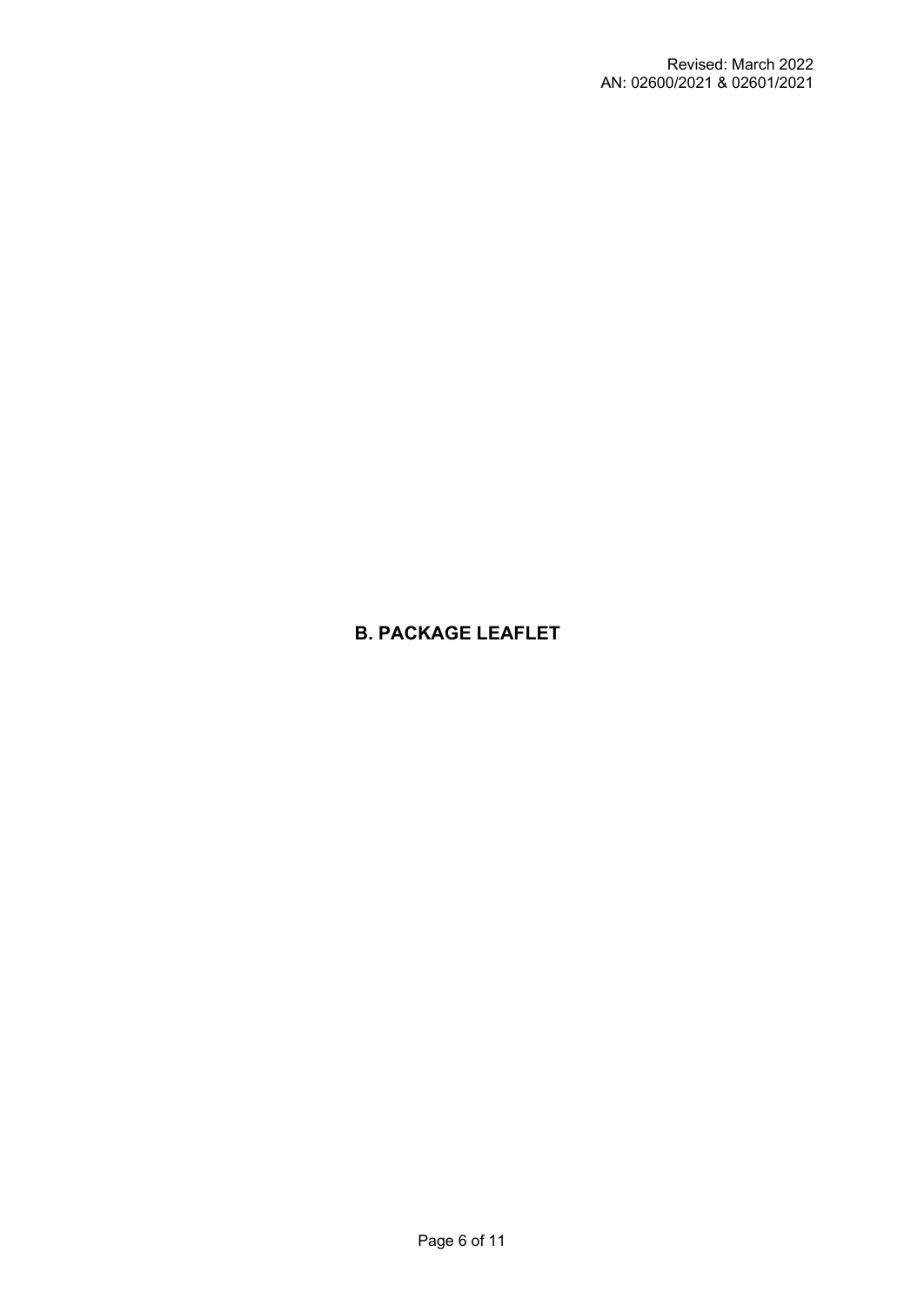#### **PACKAGE LEAFLET FOR: KELACTIN 50 microgram/ml, oral solution for dogs and cats**

## **1. NAME AND ADDRESS OF THE MARKETING AUTHORISATION HOLDER AND OF THE MANUFACTURING AUTHORISATION HOLDER RESPONSIBLE FOR BATCH RELEASE, IF DIFFERENT**

Marketing authorisation holder and manufacturer responsible for batch release: Veyx-Pharma GmbH Söhrenweg 6 34639 Schwarzenborn **Germany** 

# **2. NAME OF THE VETERINARY MEDICINAL PRODUCT**

KELACTIN 50 microgram/ml oral solution for dogs and cats cabergoline

# **3. STATEMENT OF THE ACTIVE SUBSTANCEAND OTHER INGREDIENTS**

Each 1 ml contains: cabergoline 50 micrograms oral solution Pale yellow, viscous oily solution.

## **4. INDICATIONS**

The veterinary medicinal product is indicated for the following uses:

- *-* Treatment of false pregnancy in bitches
- *-* Suppression of lactation in bitches and queens

## **5. CONTRAINDICATIONS**

- *-* Do not use in pregnant animals since the product may cause abortion.
- *-* Do not use with dopamine antagonist.
- *-* Do not use in case of hypersensitivity to the active substance or to any of the excipients.

Cabergoline may induce transient hypotension in treated animals. Do not use in animals concurrently being treated with hypotensive drugs. Do not use directly after surgery whilst the animal is still under the influence of the anaesthetic agents.

## **6. ADVERSE REACTIONS**

Possible adverse effects are:

- *-* sleepiness
- *-* anorexia
- *-* vomiting

These adverse effects are usually of a moderate and transient nature.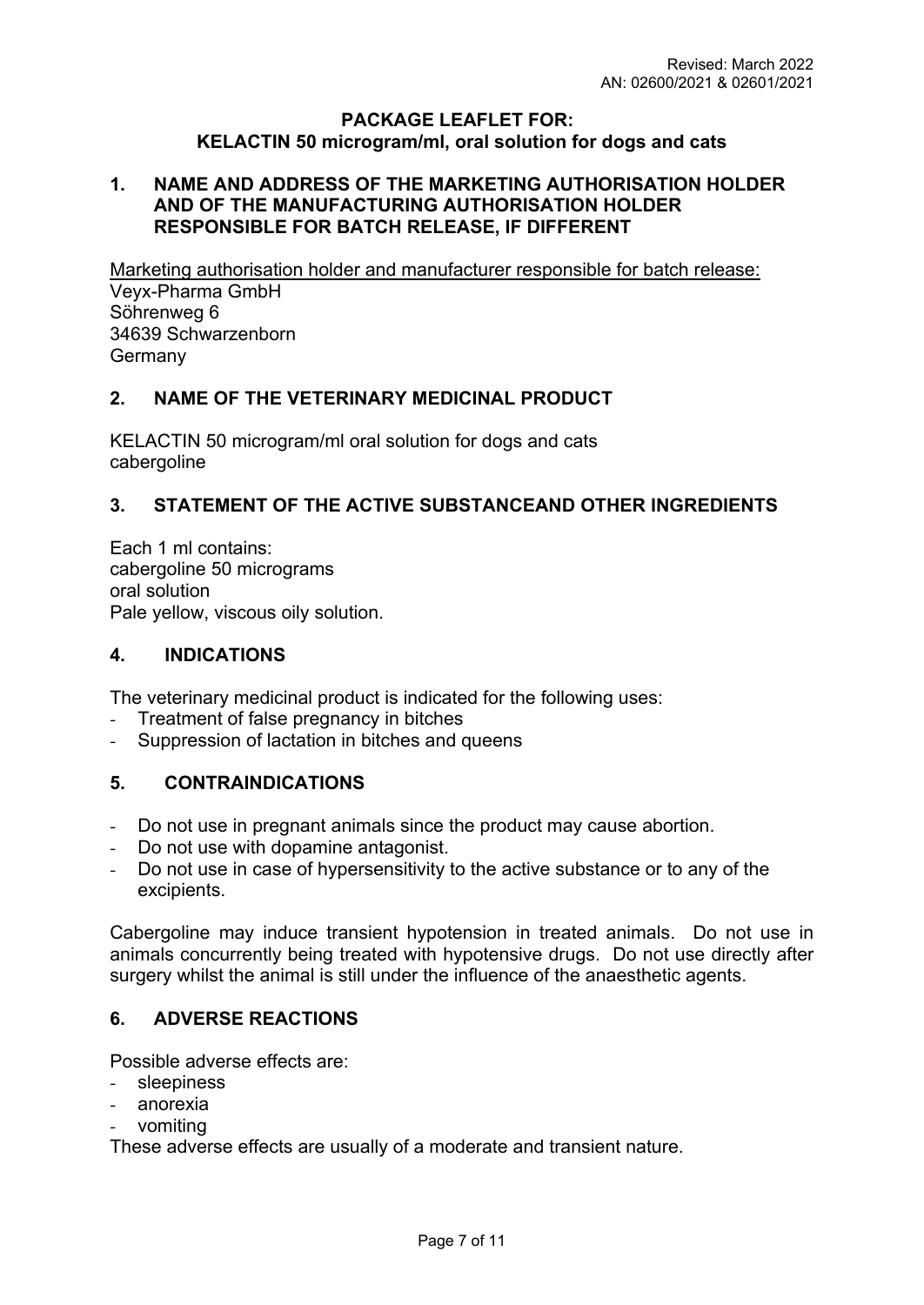Vomiting usually only occurs after the first administration. In this case treatment should not be stopped, since the vomiting will not reoccur after the following administrations.

In very rare cases allergic reactions may occur, such as oedema, urticaria, dermatitis and pruritus.

In very rare cases a transient hypotension may occur.

In very rare cases neurological symptoms may occur, such as sleepiness, muscle tremor, ataxia, hyperactivity and convulsions.

The frequency of adverse reactions is defined using the following convention:

- very common (more than 1 in 10 animals displaying adverse reactions during the course of one treatment)
- common (more than 1 but less than 10 animals in 100 animals)
- uncommon (more than 1 but less than 10 animals in 1,000 animals)
- rare (more than 1 but less than 10 animals in 10,000 animals)
- very rare (less than 1 animal in 10,000 animals, including isolated reports).

**I** If you notice any serious effects or other effects not mentioned in this package leaflet, please inform your veterinary surgeon.

## **7. TARGET SPECIES**

Dog and cat

#### **8. DOSAGE FOR EACH SPECIES, ROUTEAND METHOD OF ADMINISTRATION**

The veterinary medicinal product should be administered orally either directly into the mouth or by mixing with food.

The dosage is 0.1 ml/kg bodyweight (equivalent to 5 microgram/kg bodyweight of cabergoline) once daily for 4-6 consecutive days, depending on the severity of the clinical condition.

If the signs fail to resolve after a single course of treatment, or if they recur after the end of treatment, then the course of treatment may be repeated.

It is recommended to rinse and dry the syringe following each application.

## **9. ADVICE ON CORRECT ADMINISTRATION**

The weight of treated animal should be accurately determined before administration.

#### How to withdraw the recommended volume from the vial?

Preparing the vial for first use:

- a. Remove the cover from the vial adapter package. Do not remove the blister package from the adapter.
- b. Place the vial on a flat surface. Place the adapter, still contained in the blister package, straight from above on the vial, so that the pin of the adapter pierces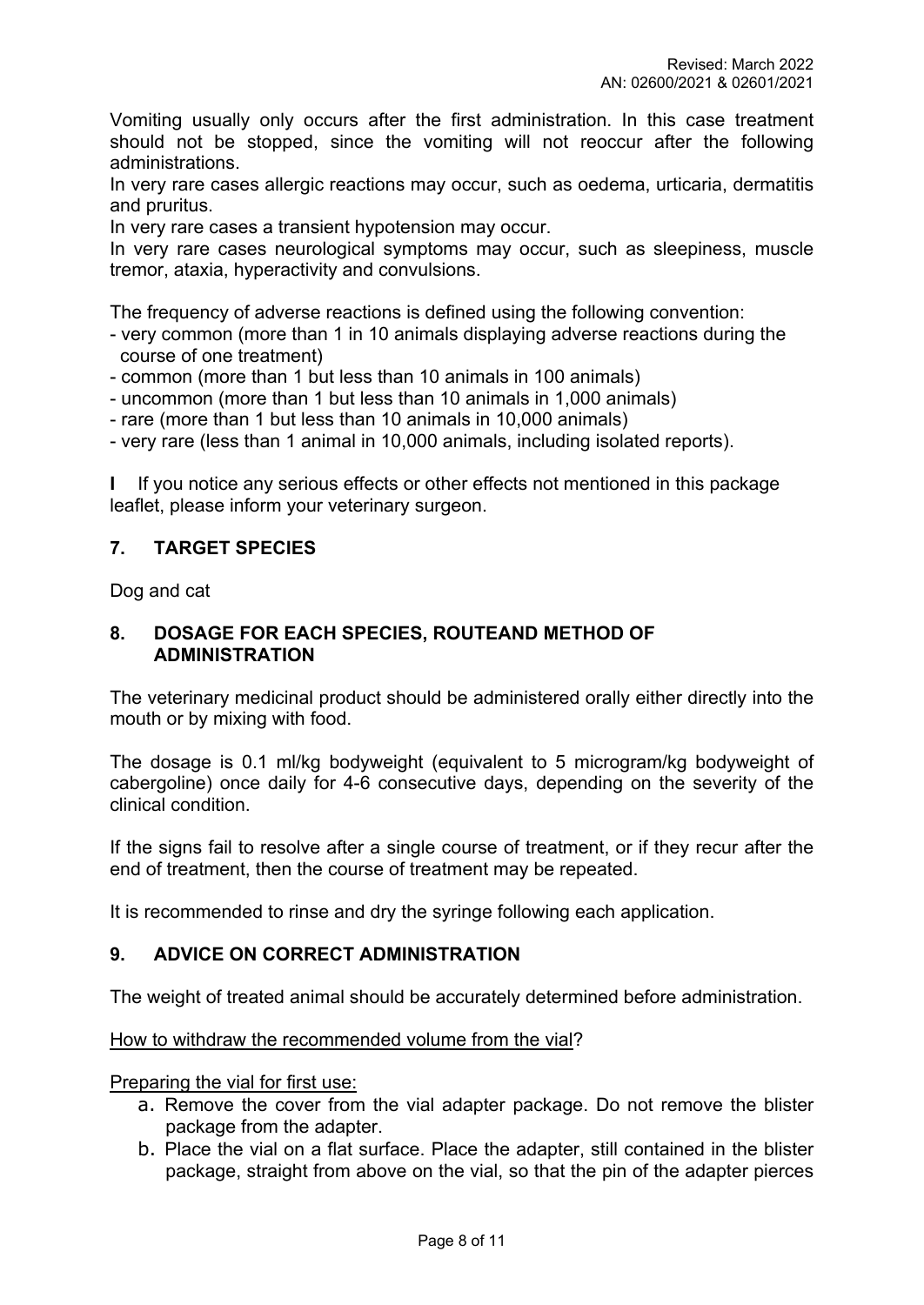the stopper in center position. Fix the adapter tightly on the vial by pushing down until it audibly snaps in place.

c. Remove and discard the blister package. The adapter now permanently remains on the vial. It seals the vial tightly and keeps the product ready for use until emptying.

Withdrawal of the required/prescribed amount:

- d. Attach the syringe to the adapter by firmly pressing the syringe into the vial adapter, thus to avoid leaking of the product when withdrawing the dose from the vial.
- e. Withdraw the drug from the vial into the syringe holding the vial upside down.
- f. Remove the syringe from the adapter in upright position. Leave the adapter on the vial.
- g. The drug is now ready for administration.

It is recommended to rinse and dry the syringe following each application. For the next withdrawal, start with step d.



# **10. WITHDRAWAL PERIOD**

Not applicable.

# **11. SPECIAL STORAGE PRECAUTIONS**

As packaged for sale: store in a refrigerator (2°C - 8°C).

After first opening: store below 25°C.

Shelf life after first opening the immediate packaging: 14 days.

Store in upright position.

Keep the vial tightly closed in the outer carton in order to protect from light. Do not freeze.

Do not use this veterinary medicinal product after the expiry date which is stated on the label.

Keep out of the sight and reach of children.

## **12. SPECIAL WARNINGS**

Special warnings for each target species:

Additional supportive treatments should involve restriction of water and carbohydrate intake and increase exercise.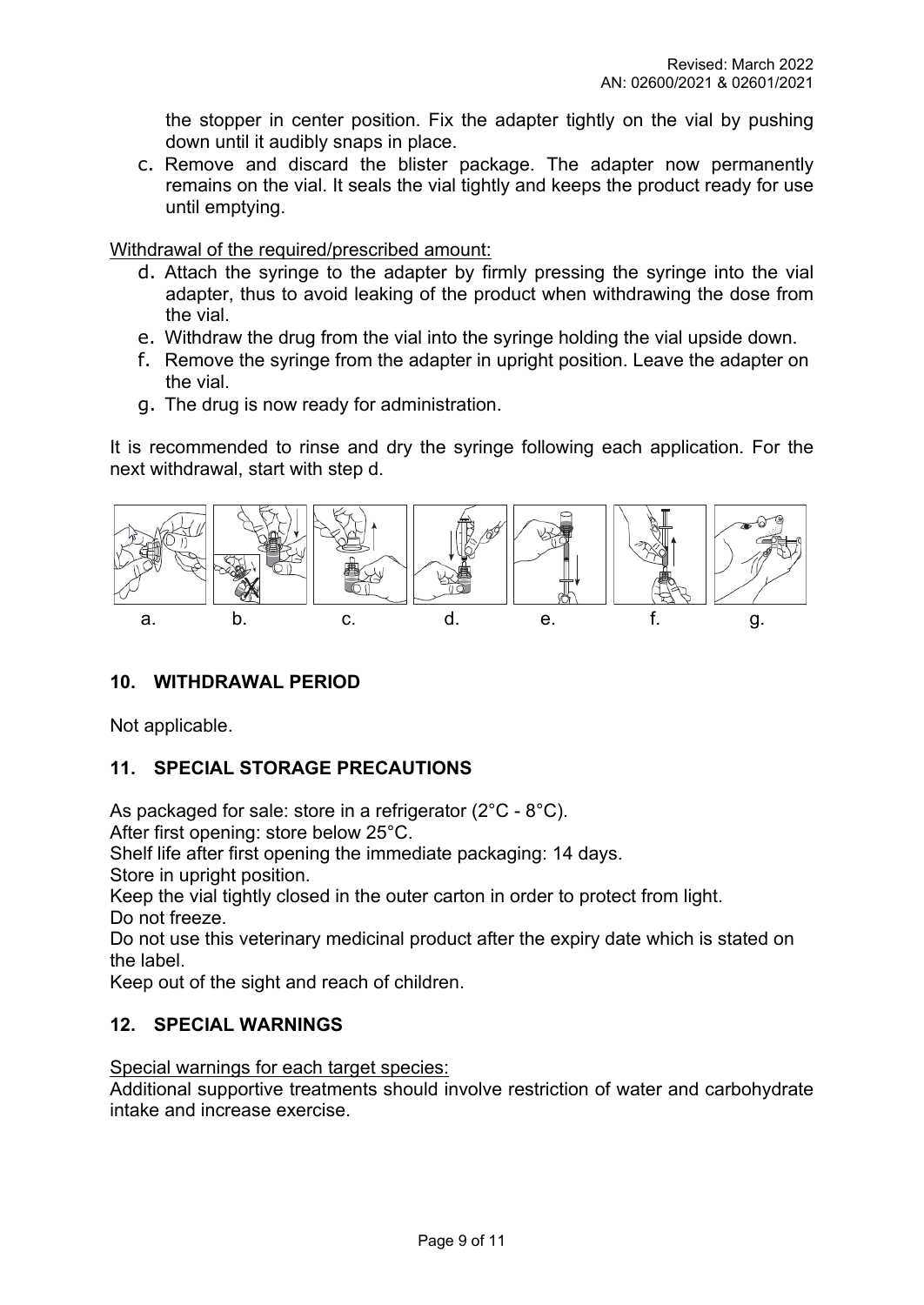**II**

Special precautions to be taken by the person administering the veterinary medicinal product to animals:

**III** Wash hands after use. Avoid contact with skin and eyes wash of any splashes immediately.

Women of childbearing potential and breast-feeding woman should not handle the product or should wear disposable gloves when administering the product.

People with known hypersensitivity to cabergoline or any of the other ingredients in the product should avoid contact with the veterinary medicinal product.

Do not leave unattended filled syringes in presence of children. In the event of accidental ingestion, particularly by a child, seek medical attention immediately and show the package leaflet or the label to the physician.

# Pregnancy and lactation:

Cabergoline has the capacity to cause abortion in the later stages of pregnancy, and should not be used in pregnant animals. Differential diagnosis between pregnancy and false pregnancy should be made correctly.

The product is indicated for the suppression of lactation (cessation of milk production): inhibition of prolactin secretion by cabergoline results in a rapid cessation of lactation and a reduction in the size of the mammary glands. The product should not be used in lactating animals unless suppression of lactation is required.

Interaction with other medicinal products and other forms of interaction:

Since cabergoline exerts its therapeutic effect by direct stimulation of dopamine receptors, the product should not be administered concurrently with drugs which have dopamine antagonist activity (such as phenothiazines, butyrophenones, metoclopramide), as these might reduce its prolactin inhibiting effects.

Since cabergoline may induce transient hypotension (low blood pressure), the product should not be used in animals concurrently treated with hypotensive drugs.

## Overdose (symptoms, emergency procedures, antidotes):

The experimental data indicate that a single overdose with cabergoline might result in an increased likelihood of post-treatment vomiting, and possibly an increase in posttreatment low blood pressure.

General supportive measures should be undertaken to remove any unabsorbed drug and maintain blood pressure, if necessary. As an antidote, the parental administration of dopamine antagonist drugs such as metoclopramide might be considered.

## Incompatibilities:

Do not mix the product with an aqueous solution (e.g. milk). In the absence of compatibility studies, this veterinary medicinal product must not be mixed with other veterinary medicinal products.

# **13. SPECIAL PRECAUTIONS FOR THE DISPOSAL OF UNUSED PRODUCT OR WASTE MATERIALS, IF ANY**

Medicines should not be disposed of via wastewater or household waste. Ask your veterinary surgeon how to dispose of medicines no longer required. These measures should help to protect the environment.